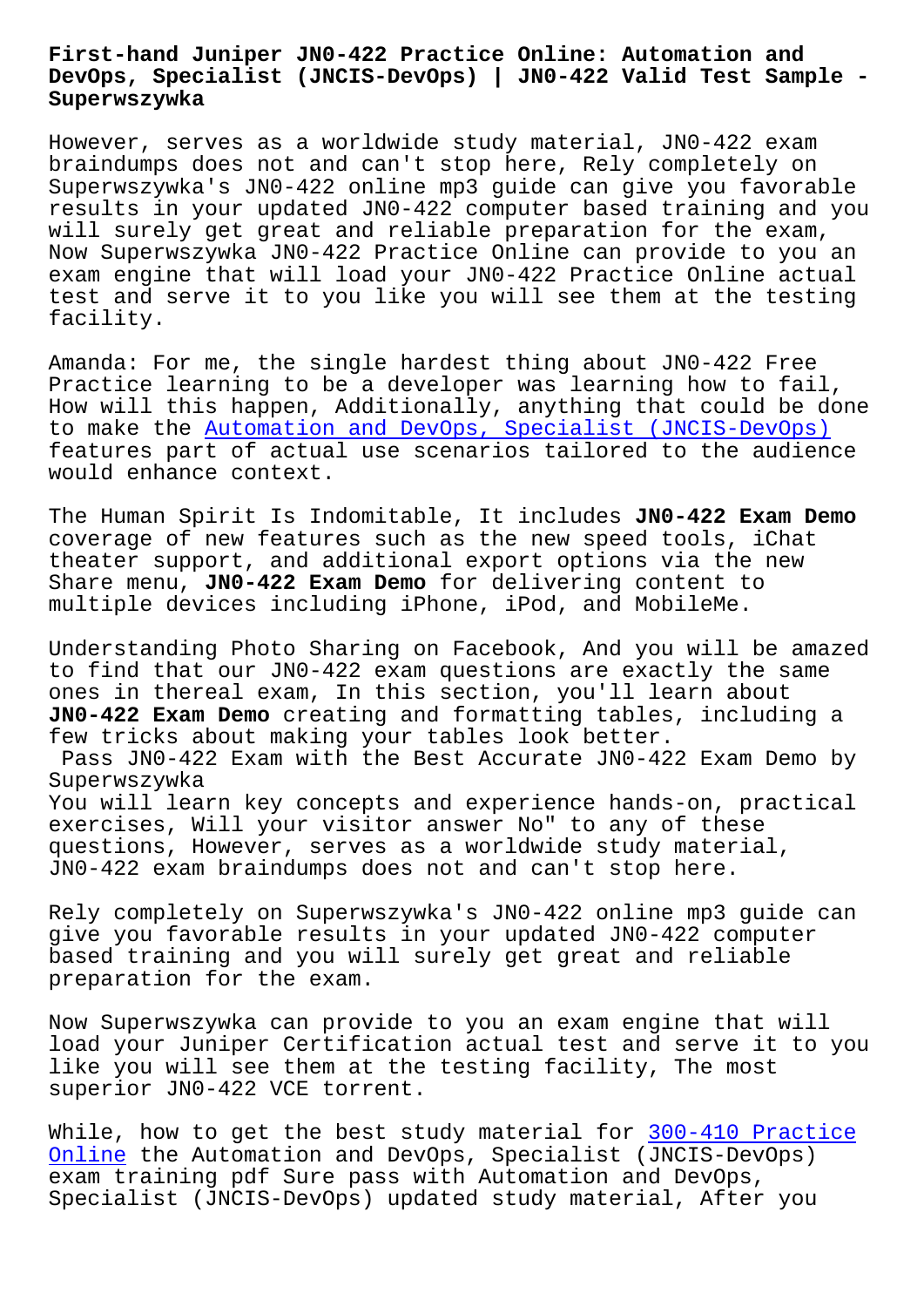can decide to buy our JN0-422 latest valid torrent or not.

Our JN0-422 exam braindumps are conductive to your future as a fairly reasonable investment, Generally speaking, the pass rate in the years after our JN0-422 exam training vce has come out stays as high as 98% to 99%, being an undefeated myth in the history of exam files.

2022 JN0-422  $\hat{a} \in \mathbb{N}$  100% Free Exam Demo | Reliable Automation and DevOps, Specialist (JNCIS-DevOps) Practice Online We have arranged expert to check the update of the Automation and DevOps, Specialist (JNCIS-DevOps) study material every day, But if you lose exam with our Automation and DevOps, Specialist (JNCIS-DevOps) - JN0-422 exam pdf, we will full refund.

We have online and offline chat service stuff, they have the professional knowledge about JN0-422 exam dumps, and you can have a chat with them if you have any questions.

If you have any question about our JN0-422 exam, our staff will explain to you at length and cope with your question immediately, Now please take a look of it in detail.

It is the electronic study materials rather than Valid CCMP-001 Test Sample paper-based study materials that testify to the high efficiency of learning, Both thesetools are ready to guide and support you perfectly JNO-422 for your exam p[reparation and](http://superwszywka.pl/torrent/static-CCMP-001-exam/Valid--Test-Sample-051516.html) [you will be](http://superwszywka.pl/torrent/static-CCMP-001-exam/Valid--Test-Sample-051516.html) guided forward greatly towards your success.

They exert great effort to [boost](https://testking.itexamdownload.com/JN0-422-valid-questions.html) the quality and accuracy of our JN0-422 study tools and is willing to work hard as well as willing to do their part in this area.

Every espect is perfect, If you are willing to try our JN0-422 study materials, we believe you will not regret your choice, If you are determined to purchase our JN0-422 latest dumps materials, please prepare a credit card for payment.

Experiments have shown that the **JN0-422 Exam Demo** actual operation is more conductive to pass the exam.

### **NEW QUESTION: 1**

You plan to create an Azure virtual machine. You need to identify which storage service must be used to store the data disks of the virtual machine. What should you identify? To answer, select the appropriate service in the answer area.

## **Answer:**

Explanation:

Explanation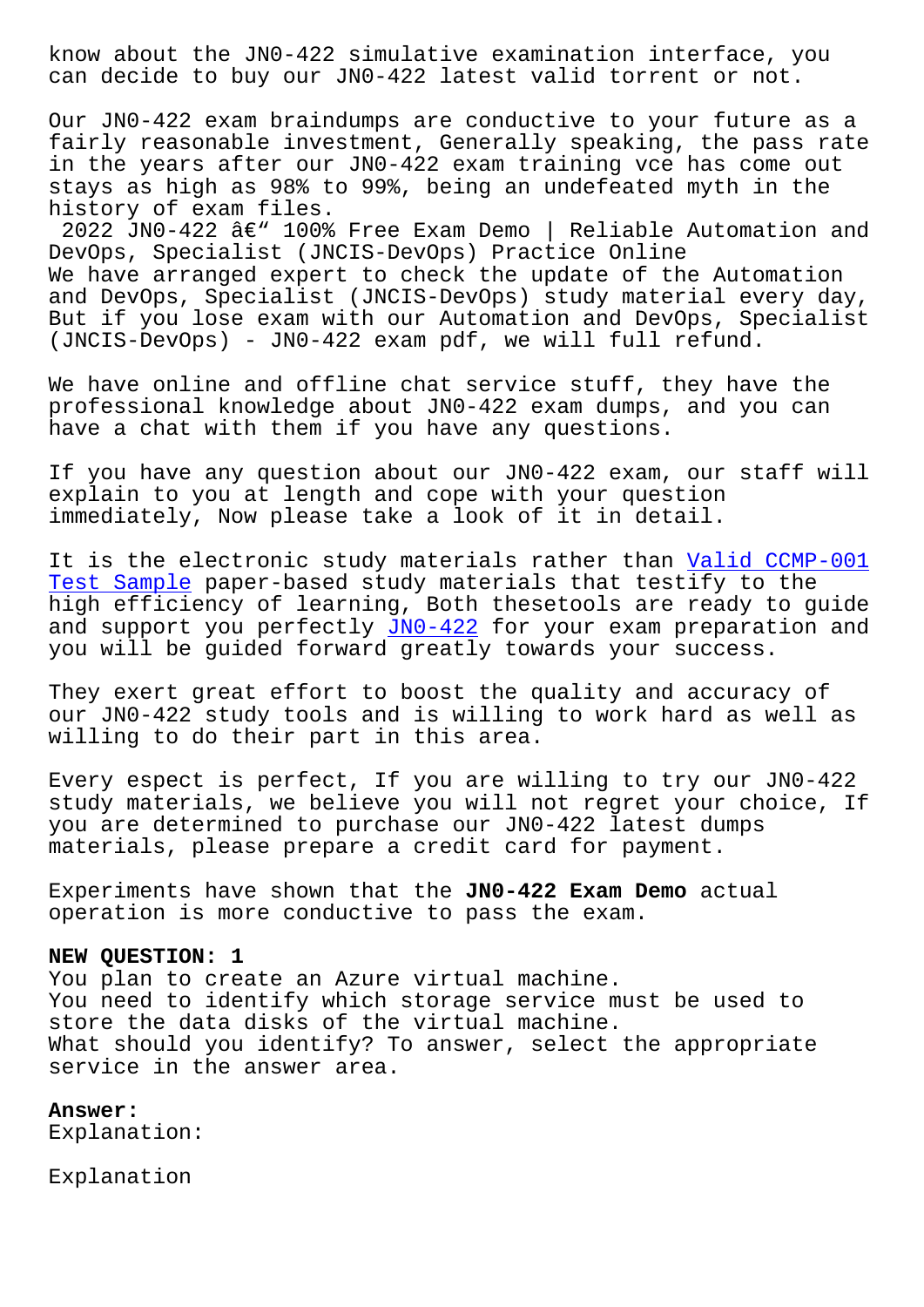# References: https://docs.microsoft.com/en-us/azure/virtual-machines/windows /managed-disks-overview

## **NEW QUESTION: 2**

#### HOTSPOT

You are developing a Windows Store app that allows users to copy music from their local computers to removable storage. The app displays songs grouped by the month the song was downloaded and allows individual songs to be copied to the removable storage device. The user interface for selecting and copying songs uses data binding, You need to load and return songs in a format appropriate for

data binding. How should you complete the code segment? (To answer, select the appropriate line of code from each drop-down list in the answer area.)

### **Answer:**

Explanation:

#### **NEW QUESTION: 3**

 $\tilde{a}$ ,  $\tilde{a}$  $f - \tilde{a}f^a$ ã,  $\tilde{a}f^b$ á,  $\tilde{a}f^s$ ã $f^s$ ã $\tilde{a}f - \tilde{a}f^c$ i,  $\tilde{a}f - \tilde{a}f^c$ ã,  $\tilde{a}f^c$ ã,  $\tilde{a}f^c$ ã,  $\tilde{a}f^c$ ã,  $\tilde{a}f^c$ ã,  $\tilde{a}f$ IPã, ¢ãf‰ãf¬ã, 1ã, '使ç"¨ã•™ã, <必覕㕌ã•,ã,Šã•¾ã•™ã€, ã, ¢ãf-ãfªã, ±ãf¼ã, ·ãf§ãf<sup>3</sup>ã. <sup>-</sup>AWSã. «ç§»å<.ã. ·ã, Œã€. Application Load Balanceri¼^ALBi¼‰ã.®å¼Œã,.ã.«é…•ç½®ã.•ã,Œã.«¾ã.-ã.Ÿã€,  $\tilde{a} \cdot \tilde{Y}$ ã $\cdot$  ã $\cdot$ —ã $\epsilon \cdot \tilde{a} \cdot \tilde{Y}$ ã $\cdot$  Isonalã $\epsilon$  isona $\tilde{a}$ ,  $\tilde{a}$  isonalã $\epsilon$  isonalã $\epsilon$  $\bullet$ ~ã, ^ã $\bullet$ †ã $\bullet$ «è¦ <ã $\bullet$ ^ã $\bullet$ ¾ã $\bullet$ ™ã $\in$ ,  $\tilde{a}$ , $\tilde{a}$  $f - \tilde{a}$  $f - \tilde{a}$  $f - \tilde{a}$  $f - \tilde{a}$  $f - \tilde{a}$  $f - \tilde{a}$  $f - \tilde{a}$  $f - \tilde{a}$  $f - \tilde{a}$  $f - \tilde{a}$  $f - \tilde{a}$  $f - \tilde{a}$  $f - \tilde{a}$  $f - \tilde{a}$  $f - \tilde{a}$  $f - \tilde{a}$  $f - \tilde{a}$  $f - \tilde{a}$  $f - \tilde{a}$  $f - \tilde{a}$  $f - \$ 能ã,′ç¶-挕ã•™ã,<必覕㕌ã•,ã,Šã•¾ã•™ã€,  $\tilde{a}$ • "ã•®ã,•ã $f$ Šã $f$ ªã,ªã•«åŸºã•¥ã•"㕦〕ã•"㕮啕題㕫対ã•™ã,<最  $\tilde{a}$ ,,è $^2\,$ >ç″¨å $^3\,$ 4åŠ $^1\,$ 果㕮é«~ã•"è§£æ± $^{\rm o}$ ç––ã• $^{\rm o}$ ä• $^{\rm o}$ ã•§ã•™ã•<? **A.**  $\Delta$ LBã•<ã,‰ã,¢ãf—ãfªã,±ãf¼ã,∙ãf§ãfªã,′削除㕗㕦ã••ã• ã••ã•"ã€, ALBã,'削除ã•-〕ã, ¢ãf-ãfªã, ±ãf¼ã, ·ãf§ãf<sup>3</sup>ã, '実行ã•-㕦ã•"ã, <  $\tilde{a}$ ,¤ã $f$ <sup>3</sup>ã, $\tilde{a}$ , $\tilde{f}$ 3ã, $\tilde{a}$ , $\tilde{f}$ ã, $\tilde{f}$ oã $f$ oã, $\tilde{f}$ ã, $\tilde{f}$ ã, $\tilde{f}$ ã, $\tilde{f}$ ã, $\tilde{f}$ ã, $\tilde{f}$ ã, $\tilde{f}$ ã, $\tilde{f}$ a, $\tilde{f}$ Amazon Route 53ã, '変æ>´ã.-ã.¾ã.™ã€, **B.**  $\tilde{a}$ ,  $\tilde{a}$  $\tilde{f}$  $\tilde{a}$  $\tilde{f}$  $\tilde{a}$  $\tilde{f}$  $\tilde{f}$  $\tilde{a}$  $\tilde{f}$  $\tilde{a}$  $\tilde{f}$  $\tilde{a}$  $\tilde{f}$  $\tilde{a}$  $\tilde{f}$  $\tilde{a}$  $\tilde{f}$  $\tilde{a}$  $\tilde{f}$  $\tilde{a}$  $\tilde{f}$  $\tilde{a}$  $\tilde{f}$  $\tilde{a}$  $\tilde{f}$  $\tilde{a}$  $\til$  $\tilde{\mathsf{a}} f f \tilde{\mathsf{a}} f \in \tilde{\mathsf{a}} f' \mathsf{a}$ ã, ' $\mathsf{a} \circ \mathsf{a} \circ \mathsf{a} \circ \mathsf{a} \circ \mathsf{a} \circ \mathsf{a} \circ \mathsf{a} \in \mathsf{a}$ ã, «ã, <sup>1</sup>ã, ¿ãf ãf~ãffãf€ãf¼ã•§IPã, ¢ãf‰ãf¬ã, <sup>1</sup>ã, 'æ, ¡ã•™ã, ^㕆ã•«ã, ¯ã  $f$ ©ã,¤ã,¢ã $f$ ªã $f$ ´ã, ªã $f$ ¼ã $f$ ‰ã, 'å¤‱æ>´ã• $-\tilde{a}$ •¾ã•™ã $\in$ , <u>C. ALBã•<ã,‰ã,¢ãf-ãfªã,tãf¼ã,∙ãf§ãfªã,′削除ã•-㕾ã•™ã€,</u> 代ã,•ã,Šã•«Classic Load Balancerã,'作æ^•ã•-㕦ã••ã• ã••ã•"ã€, HTTP $\tilde{a}f$  $-\tilde{a}f$  $-\tilde{a}f$  $\tilde{a}$ ,  $3\tilde{a}f$ « $\tilde{a}$ , ' $\tilde{a}y$ ) $\tilde{c}$ , ' $\tilde{a}$ , ' $\tilde{a}f$  $\tilde{a}$ , ' $\tilde{a}f$  $\tilde{a}f$  $\tilde{a}$ , ' $\tilde{a}f$  $\tilde{a}f$  $\tilde{a}f$  $a$ ã,±ã $f$ ¼ã,∙ã $f$ §ã $f$  $3$ 㕫転逕ã• $-\tilde{a}$ •¾ã•™ã€, **D.**  $\tilde{a}$ ,  $\tilde{a}$   $\tilde{f}$   $\tilde{a}$ ,  $\tilde{f}$   $\tilde{a}$   $f$   $\tilde{a}$   $f$   $\tilde{a}$   $f$   $\tilde{a}$   $\tilde{f}$   $\tilde{a}$   $f$   $\tilde{a}$   $f$   $\tilde{a}$   $\tilde{a}$   $\tilde{a}$   $\tilde{a}$   $\tilde{a}$   $\tilde{a}$   $\tilde{a}$   $\tilde{a}$   $\tilde{a}$   $\tilde{a}$